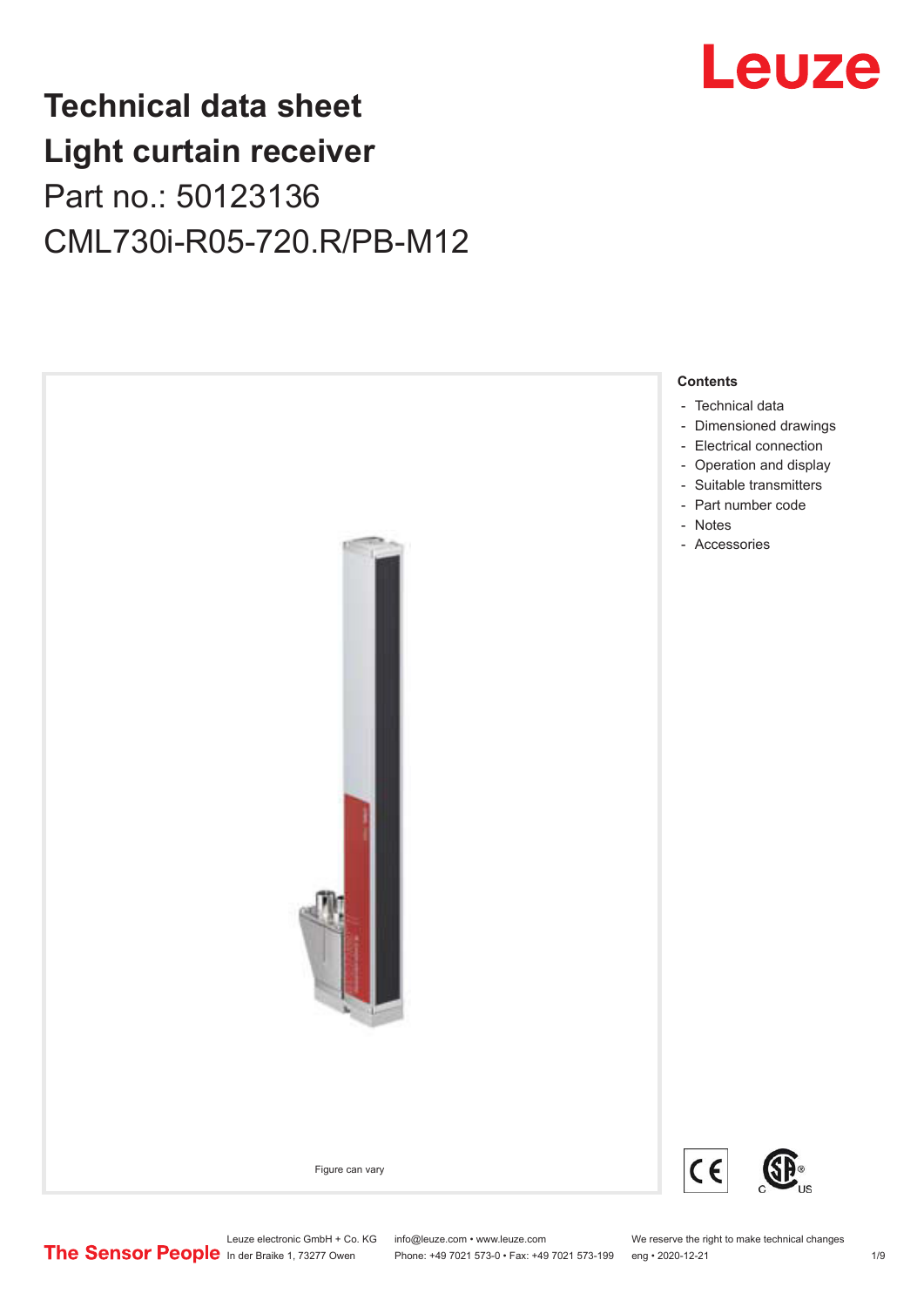## <span id="page-1-0"></span>**Technical data**

# **Leuze**

| <b>Basic data</b>                                                  |                                                                                                             |
|--------------------------------------------------------------------|-------------------------------------------------------------------------------------------------------------|
| <b>Series</b>                                                      | 730                                                                                                         |
| <b>Operating principle</b>                                         | Throughbeam principle                                                                                       |
| Device type                                                        | Receiver                                                                                                    |
| <b>Contains</b>                                                    | Accessories for the use of the BT-2R1                                                                       |
| <b>Application</b>                                                 | Detection of transparent objects                                                                            |
|                                                                    | Object measurement                                                                                          |
| <b>Special version</b>                                             |                                                                                                             |
|                                                                    |                                                                                                             |
| <b>Special version</b>                                             | Crossed-beam scanning                                                                                       |
|                                                                    | Diagonal-beam scanning                                                                                      |
|                                                                    | Parallel-beam scanning                                                                                      |
| <b>Optical data</b>                                                |                                                                                                             |
|                                                                    |                                                                                                             |
| <b>Operating range</b>                                             | Guaranteed operating range<br>0.14.5m                                                                       |
| <b>Operating range</b>                                             | $0.1$ 1.75 m                                                                                                |
| Operating range, transparent media<br><b>Operating range limit</b> |                                                                                                             |
| <b>Operating range limit</b>                                       | Typical operating range<br>0.16m                                                                            |
| <b>Measurement field length</b>                                    | 720 mm                                                                                                      |
| <b>Number of beams</b>                                             | 144 Piece(s)                                                                                                |
| Beam spacing                                                       | 5 <sub>mm</sub>                                                                                             |
|                                                                    |                                                                                                             |
| <b>Measurement data</b>                                            |                                                                                                             |
| Minimum object diameter                                            | 10 mm                                                                                                       |
| <b>Electrical data</b>                                             |                                                                                                             |
|                                                                    |                                                                                                             |
| <b>Protective circuit</b>                                          | Polarity reversal protection                                                                                |
|                                                                    | Short circuit protected<br><b>Transient protection</b>                                                      |
|                                                                    |                                                                                                             |
| Performance data                                                   |                                                                                                             |
| Supply voltage $U_{\rm B}$                                         | 18  30 V, DC                                                                                                |
| <b>Residual ripple</b>                                             | 0  15 %, From $U_{\rm B}$                                                                                   |
| <b>Open-circuit current</b>                                        | 0  215 mA, The specified values refer<br>to the entire package consisting of trans-<br>mitter and receiver. |
|                                                                    |                                                                                                             |
| Inputs/outputs selectable                                          |                                                                                                             |
| Output current, max.                                               | 100 mA                                                                                                      |
| Input resistance                                                   | $6,000 \Omega$                                                                                              |
| Number of inputs/outputs selectable 2 Piece(s)                     |                                                                                                             |
| Type                                                               | Inputs/outputs selectable                                                                                   |
| Voltage type, outputs                                              | DC                                                                                                          |
| Switching voltage, outputs                                         | Typ. $U_R / 0 V$                                                                                            |
| Voltage type, inputs                                               | DC                                                                                                          |
| Switching voltage, inputs                                          | high: ≥6V<br>low: $\leq 4V$                                                                                 |
|                                                                    |                                                                                                             |
| Input/output 1                                                     |                                                                                                             |
| Activation/disable delay                                           | 1 ms                                                                                                        |
|                                                                    |                                                                                                             |
| <b>Timing</b>                                                      |                                                                                                             |
| Cycle time                                                         | $1.59$ ms                                                                                                   |
| Response time per beam                                             | 10 µs                                                                                                       |
| <b>Interface</b>                                                   |                                                                                                             |
|                                                                    |                                                                                                             |

| I<br>and the | I<br>۰. | I<br>$\sim$ |
|--------------|---------|-------------|
|              |         |             |

**Type** PROFIBUS DP

| Process<br>IO-Link<br>Configuration via software<br>Service<br>2 Piece(s)<br>Rear side<br>Configuration interface<br>Connection to transmitter<br>Signal IN<br>Signal OUT<br>Voltage supply<br>Connector |
|----------------------------------------------------------------------------------------------------------------------------------------------------------------------------------------------------------|
|                                                                                                                                                                                                          |
|                                                                                                                                                                                                          |
|                                                                                                                                                                                                          |
|                                                                                                                                                                                                          |
|                                                                                                                                                                                                          |
|                                                                                                                                                                                                          |
|                                                                                                                                                                                                          |
|                                                                                                                                                                                                          |
|                                                                                                                                                                                                          |
|                                                                                                                                                                                                          |
|                                                                                                                                                                                                          |
|                                                                                                                                                                                                          |
|                                                                                                                                                                                                          |
|                                                                                                                                                                                                          |
|                                                                                                                                                                                                          |
|                                                                                                                                                                                                          |
|                                                                                                                                                                                                          |
|                                                                                                                                                                                                          |
|                                                                                                                                                                                                          |
|                                                                                                                                                                                                          |
|                                                                                                                                                                                                          |
|                                                                                                                                                                                                          |
| Metal                                                                                                                                                                                                    |
| 8-pin                                                                                                                                                                                                    |
| A-coded                                                                                                                                                                                                  |
|                                                                                                                                                                                                          |
|                                                                                                                                                                                                          |
| <b>BUS IN</b>                                                                                                                                                                                            |
| <b>BUS OUT</b>                                                                                                                                                                                           |
| Connector                                                                                                                                                                                                |
|                                                                                                                                                                                                          |
| Female                                                                                                                                                                                                   |
| Metal                                                                                                                                                                                                    |
| 5-pin                                                                                                                                                                                                    |
| B-coded                                                                                                                                                                                                  |
|                                                                                                                                                                                                          |
|                                                                                                                                                                                                          |
|                                                                                                                                                                                                          |
| Cubic                                                                                                                                                                                                    |
| 29 mm x 35.4 mm x 743 mm                                                                                                                                                                                 |
| Metal                                                                                                                                                                                                    |
| Aluminum                                                                                                                                                                                                 |
| Plastic                                                                                                                                                                                                  |
| 1,000q                                                                                                                                                                                                   |
|                                                                                                                                                                                                          |
|                                                                                                                                                                                                          |
| Groove mounting                                                                                                                                                                                          |
| Via optional mounting device                                                                                                                                                                             |
|                                                                                                                                                                                                          |
|                                                                                                                                                                                                          |
|                                                                                                                                                                                                          |
| OLED display                                                                                                                                                                                             |
|                                                                                                                                                                                                          |
| 2 Piece(s)                                                                                                                                                                                               |
| Software                                                                                                                                                                                                 |
| Teach-in                                                                                                                                                                                                 |
| Membrane keyboard                                                                                                                                                                                        |
|                                                                                                                                                                                                          |
|                                                                                                                                                                                                          |
| $-3060 °C$<br>$-4070 °C$                                                                                                                                                                                 |
| Silver                                                                                                                                                                                                   |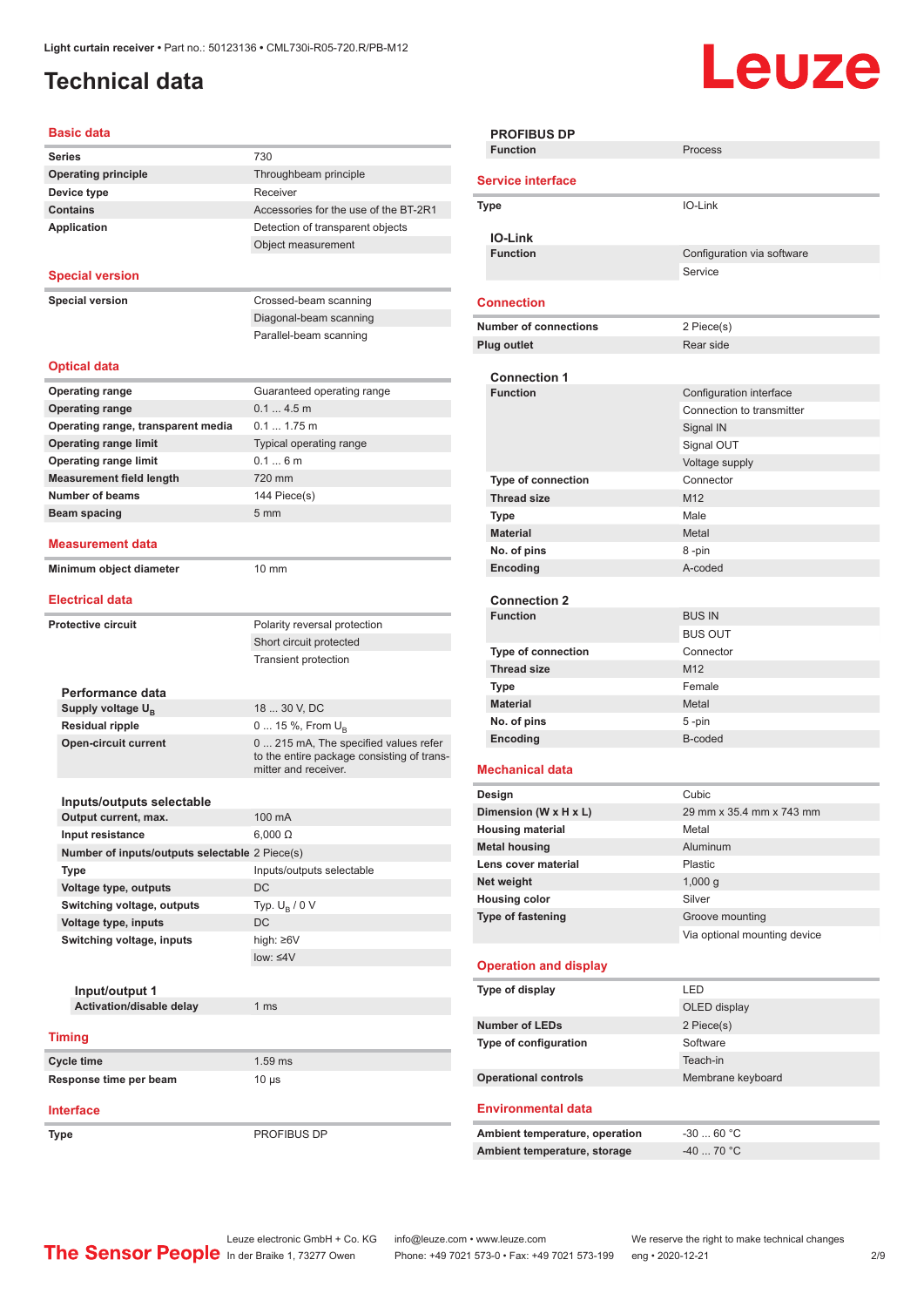## **Technical data**

## Leuze

#### **Certifications**

| Degree of protection     | IP 65         |
|--------------------------|---------------|
| <b>Protection class</b>  | Ш             |
| <b>Certifications</b>    | c CSA US      |
| <b>Standards applied</b> | IEC 60947-5-2 |
|                          |               |

#### **Classification**

| <b>Customs tariff number</b> | 90314990 |
|------------------------------|----------|
| eCl@ss 5.1.4                 | 27270910 |
| eCl@ss 8.0                   | 27270910 |
| eCl@ss 9.0                   | 27270910 |
| eCl@ss 10.0                  | 27270910 |
| eCl@ss 11.0                  | 27270910 |
| <b>ETIM 5.0</b>              | EC002549 |
| <b>ETIM 6.0</b>              | EC002549 |
| <b>ETIM 7.0</b>              | EC002549 |
|                              |          |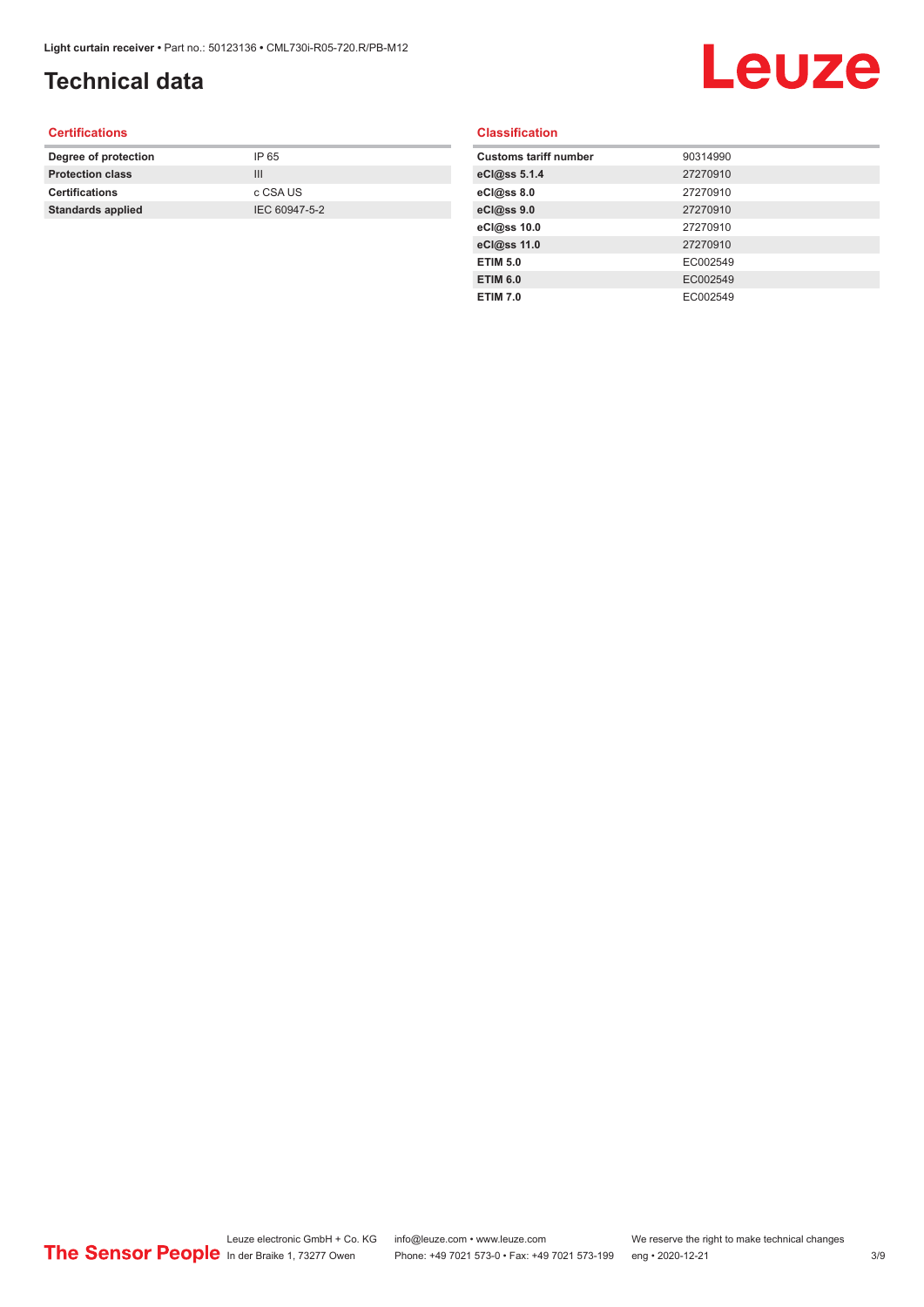#### <span id="page-3-0"></span>**Dimensioned drawings**

All dimensions in millimeters



#### B Measurement field length 720 mm

- F M6 thread
- G Fastening groove
- T Transmitter
- R Receiver
- Y 2.5 mm

Leuze electronic GmbH + Co. KG info@leuze.com • www.leuze.com We reserve the right to make technical changes<br>
The Sensor People in der Braike 1, 73277 Owen Phone: +49 7021 573-0 • Fax: +49 7021 573-199 eng • 2020-12-21 Phone: +49 7021 573-0 • Fax: +49 7021 573-199 eng • 2020-12-21 4/9

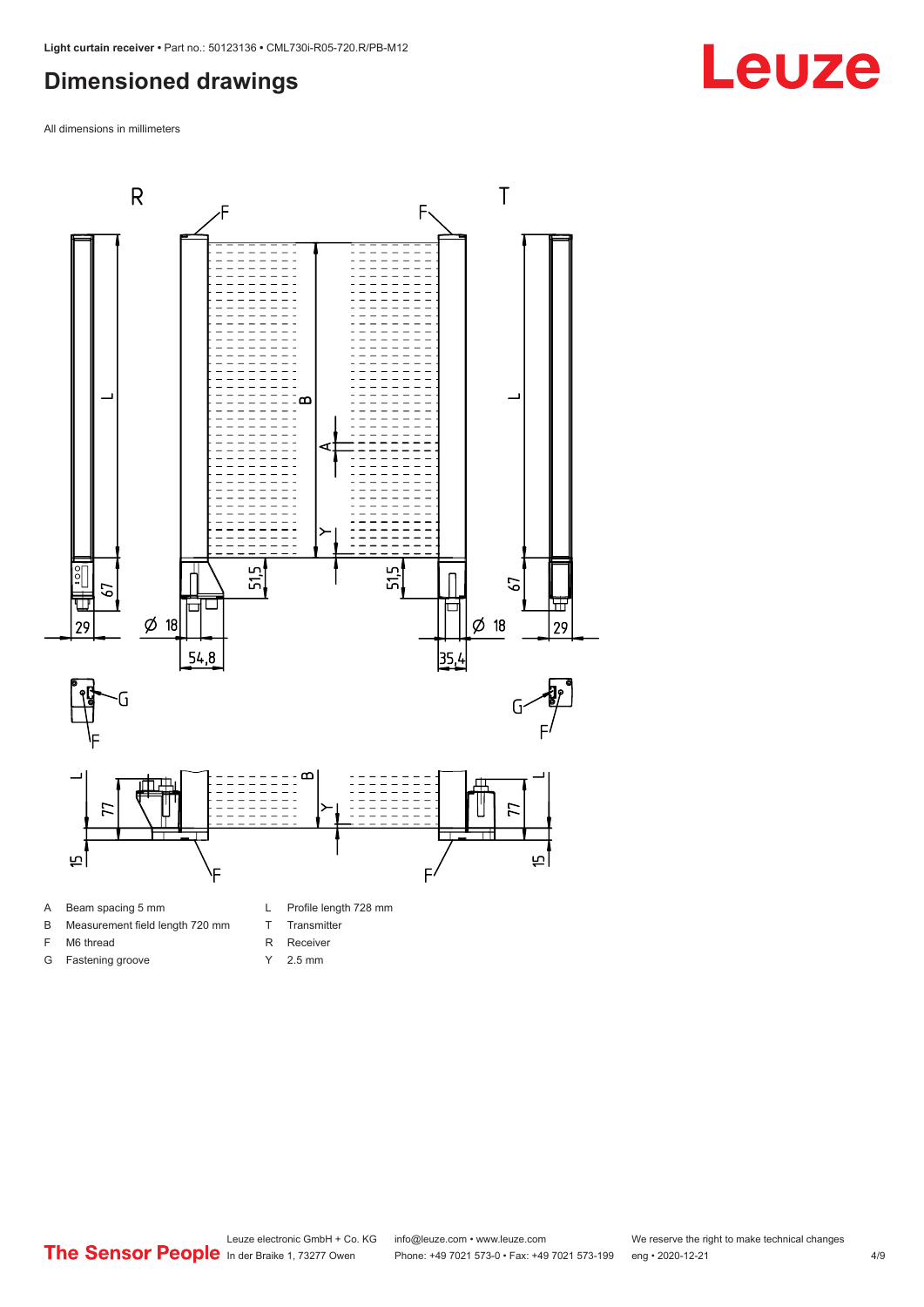#### <span id="page-4-0"></span>**Dimensioned drawings**





## **Electrical connection**

**Connection 1**

| <b>Function</b>    | Configuration interface   |  |
|--------------------|---------------------------|--|
|                    | Connection to transmitter |  |
|                    | Signal IN                 |  |
|                    | Signal OUT                |  |
|                    | Voltage supply            |  |
| Type of connection | Connector                 |  |
| <b>Thread size</b> | M12                       |  |
| <b>Type</b>        | Male                      |  |
| <b>Material</b>    | Metal                     |  |
| No. of pins        | 8-pin                     |  |
| Encoding           | A-coded                   |  |

#### **Pin Pin assignment**

| 1              | $V +$            |  |  |
|----------------|------------------|--|--|
| $\overline{2}$ | I/O <sub>1</sub> |  |  |
| 3              | <b>GND</b>       |  |  |
| $\overline{4}$ | IO-Link          |  |  |
| 5              | I/O <sub>2</sub> |  |  |
| 6              | RS 485 Tx+       |  |  |
| 7              | RS 485 Tx+       |  |  |
| 8              | <b>FE/SHIELD</b> |  |  |
|                |                  |  |  |



#### **Connection 2**

| <b>Function</b>    | <b>BUS IN</b>  |
|--------------------|----------------|
|                    | <b>BUS OUT</b> |
| Type of connection | Connector      |
| <b>Thread size</b> | M12            |
| <b>Type</b>        | Female         |
| <b>Material</b>    | Metal          |
| No. of pins        | $5 - pin$      |
| Encoding           | B-coded        |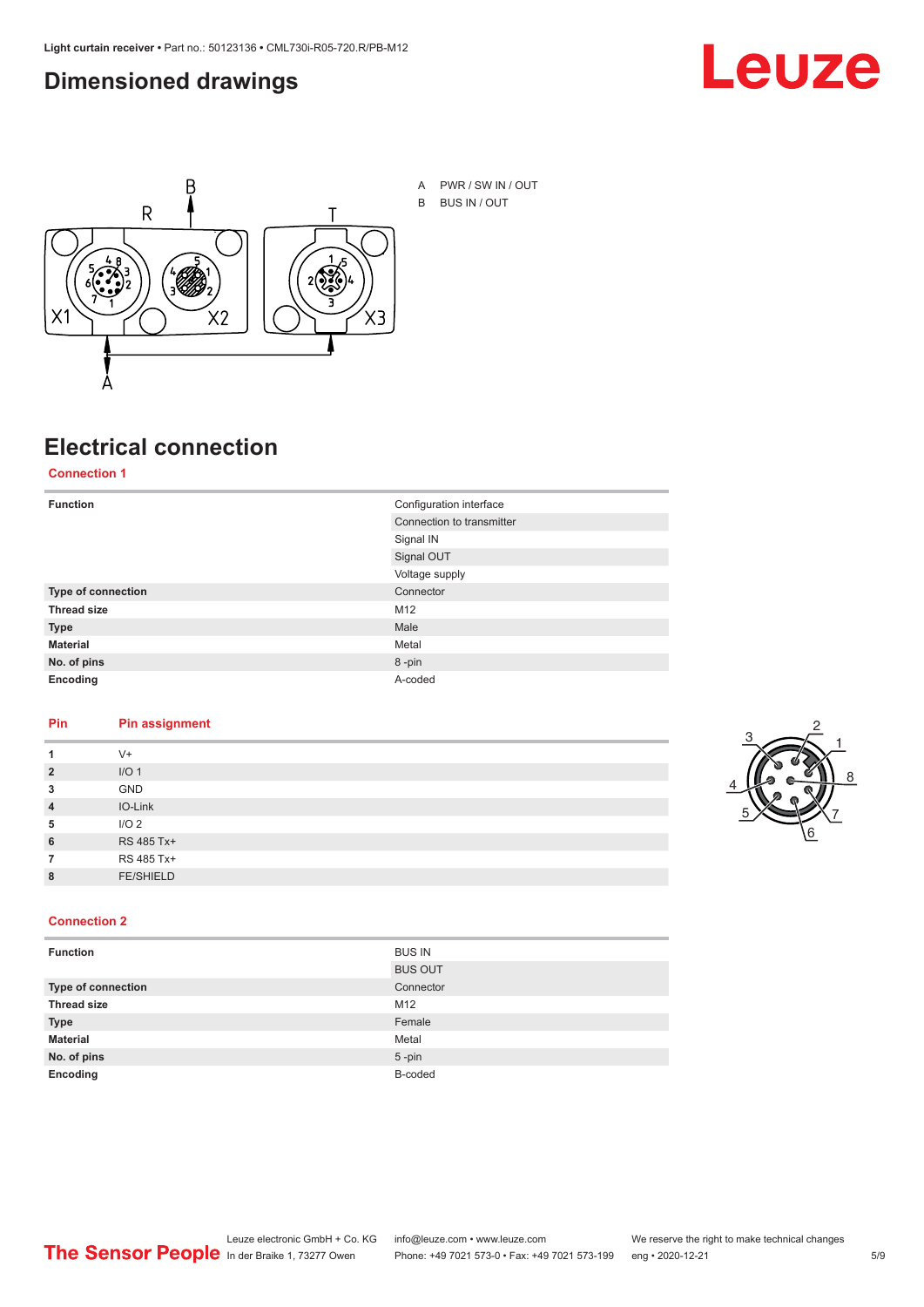## <span id="page-5-0"></span>**Electrical connection**

#### **Pin Pin assignment 1** V+ **2** Tx-**3** PB GND **4** Tx+ **5** FE/SHIELD 3 2 1 5 4

## **Operation and display**

| <b>LED</b>     | <b>Display</b>           | <b>Meaning</b>                         |
|----------------|--------------------------|----------------------------------------|
|                | Green, continuous light  | Operational readiness                  |
|                | Green, flashing          | Teach / error                          |
| $\overline{2}$ | Yellow, continuous light | Light path free, with function reserve |
|                | Yellow, flashing         | No function reserve                    |
|                | Off                      | Object detected                        |

#### **Suitable transmitters**

| Part no. | <b>Designation</b>        | <b>Article</b>               | <b>Description</b>                                                        |
|----------|---------------------------|------------------------------|---------------------------------------------------------------------------|
| 50118920 | CML730i-T05-720.R-<br>M12 | Light curtain<br>transmitter | Operating range: 0.1  4 m<br>Connection: Connector, M12, Rear side, 5-pin |

### **Part number code**

Part designation: **CML7XXi-YZZ-AAAA.BCCCDDD-EEEFFF**

| <b>CML</b>  | <b>Operating principle</b><br>Measuring light curtain                                                                                     |
|-------------|-------------------------------------------------------------------------------------------------------------------------------------------|
| 7XXi        | <b>Series</b><br>720i: 720i series<br>730i: 730i series                                                                                   |
| Y           | Device type<br>T: transmitter<br>R: receiver                                                                                              |
| <b>ZZ</b>   | <b>Beam spacing</b><br>05:5 mm<br>10:10 mm<br>20:20 mm<br>40:40 mm                                                                        |
| <b>AAAA</b> | Measurement field length [mm], dependent on beam spacing                                                                                  |
| в           | Equipment<br>A: connector outlet, axial<br>R: rear connector outlet                                                                       |
| <b>CCC</b>  | Interface<br>L: IO-Link<br>/CN: CANopen<br>/PB: PROFIBUS<br>/PN: PROFINET<br>/CV: Analog current and voltage output<br>/D3: RS 485 Modbus |

Leuze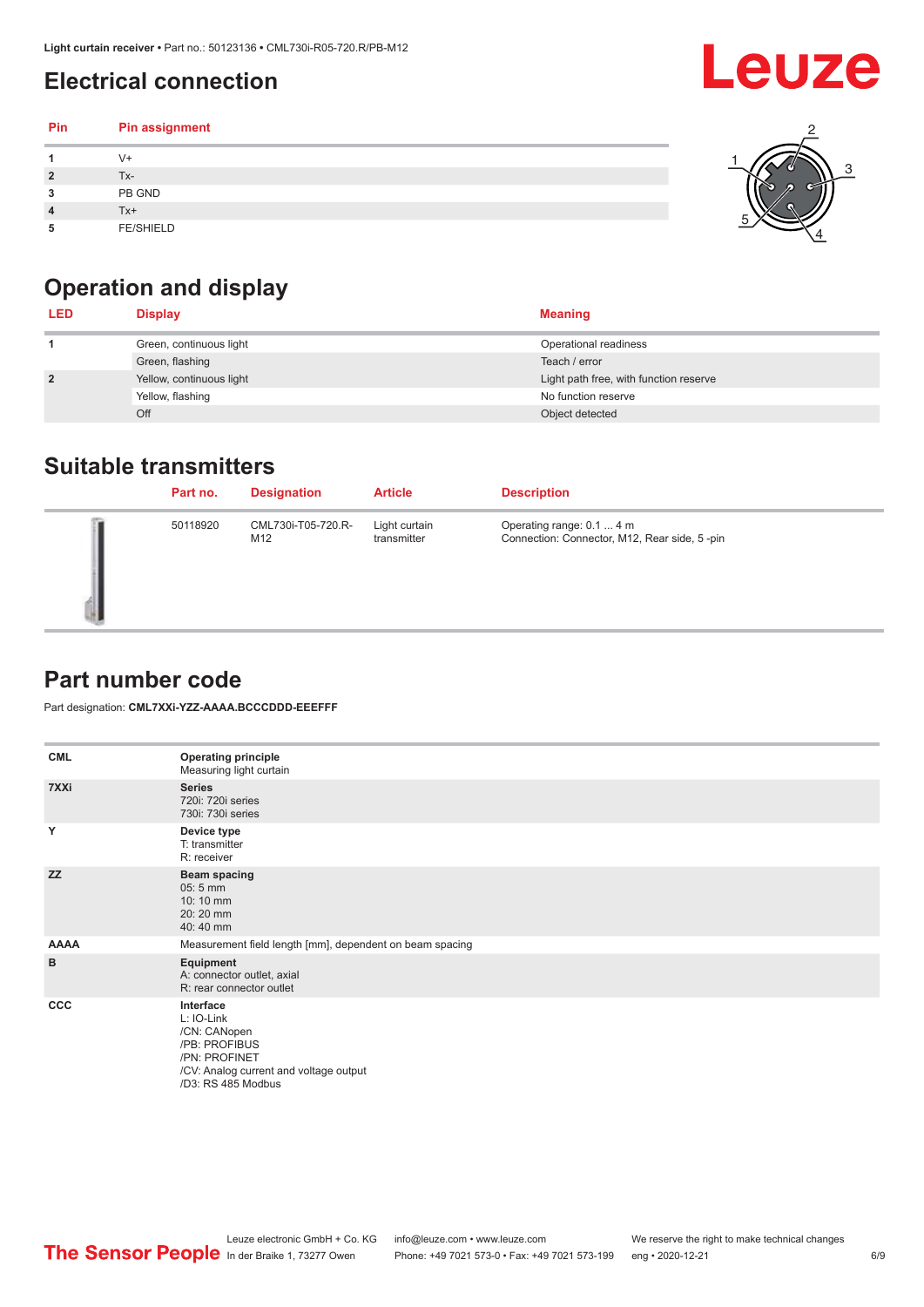#### <span id="page-6-0"></span>**Part number code**



| <b>DDD</b>  | <b>Special equipment</b><br>-PS: Power Setting                                                  |
|-------------|-------------------------------------------------------------------------------------------------|
| <b>EEE</b>  | <b>Electrical connection</b><br>M12: M12 connector                                              |
| <b>FFF</b>  | -EX: Explosion protection                                                                       |
|             |                                                                                                 |
| <b>Note</b> |                                                                                                 |
|             | $\&$ A list with all available device types can be found on the Leuze website at www.leuze.com. |

#### **Notes**

| Observe intended use!                                                                                                                                                                                                            |
|----------------------------------------------------------------------------------------------------------------------------------------------------------------------------------------------------------------------------------|
| $\%$ This product is not a safety sensor and is not intended as personnel protection.<br>$\%$ The product may only be put into operation by competent persons.<br>$\%$ Only use the product in accordance with its intended use. |
|                                                                                                                                                                                                                                  |



#### **For UL applications:**

ª For UL applications, use is only permitted in Class 2 circuits in accordance with the NEC (National Electric Code). ª These proximity switches shall be used with UL Listed Cable assemblies rated 30V, 0.5A min, in the field installation, or equivalent (categories: CYJV/ CYJV7 or PVVA/PVVA7)

#### **Accessories**

### Connection technology - Connection cables

|        | Part no. | <b>Designation</b>     | <b>Article</b>   | <b>Description</b>                                                                                                                                         |
|--------|----------|------------------------|------------------|------------------------------------------------------------------------------------------------------------------------------------------------------------|
| 2<br>W | 50132079 | KD U-M12-5A-V1-<br>050 | Connection cable | Connection 1: Connector, M12, Axial, Female, A-coded, 5-pin<br>Connection 2: Open end<br>Shielded: No<br>Cable length: 5,000 mm<br>Sheathing material: PVC |

#### Connection technology - Y distribution cables

|             |   | Part no. | <b>Designation</b>          | <b>Article</b>        | <b>Description</b>                                                                                                                                                                                                                                                                                  |
|-------------|---|----------|-----------------------------|-----------------------|-----------------------------------------------------------------------------------------------------------------------------------------------------------------------------------------------------------------------------------------------------------------------------------------------------|
| 圔<br>⋿<br>٣ | ø | 50118183 | K-Y1 M12A-5m-<br>M12A-S-PUR | Interconnection cable | Connection 1: Connector, M12, Axial, Female, A-coded, 5-pin<br>Connection 2: Connector, M12, Axial, Male, A-coded, 5-pin<br>Connection 3: Connector, M12, Axial, Female, A-coded, 8-pin<br>Shielded: Yes<br>Cable length fork 1: 5,000 mm<br>Cable length fork 2: 150 mm<br>Sheathing material: PUR |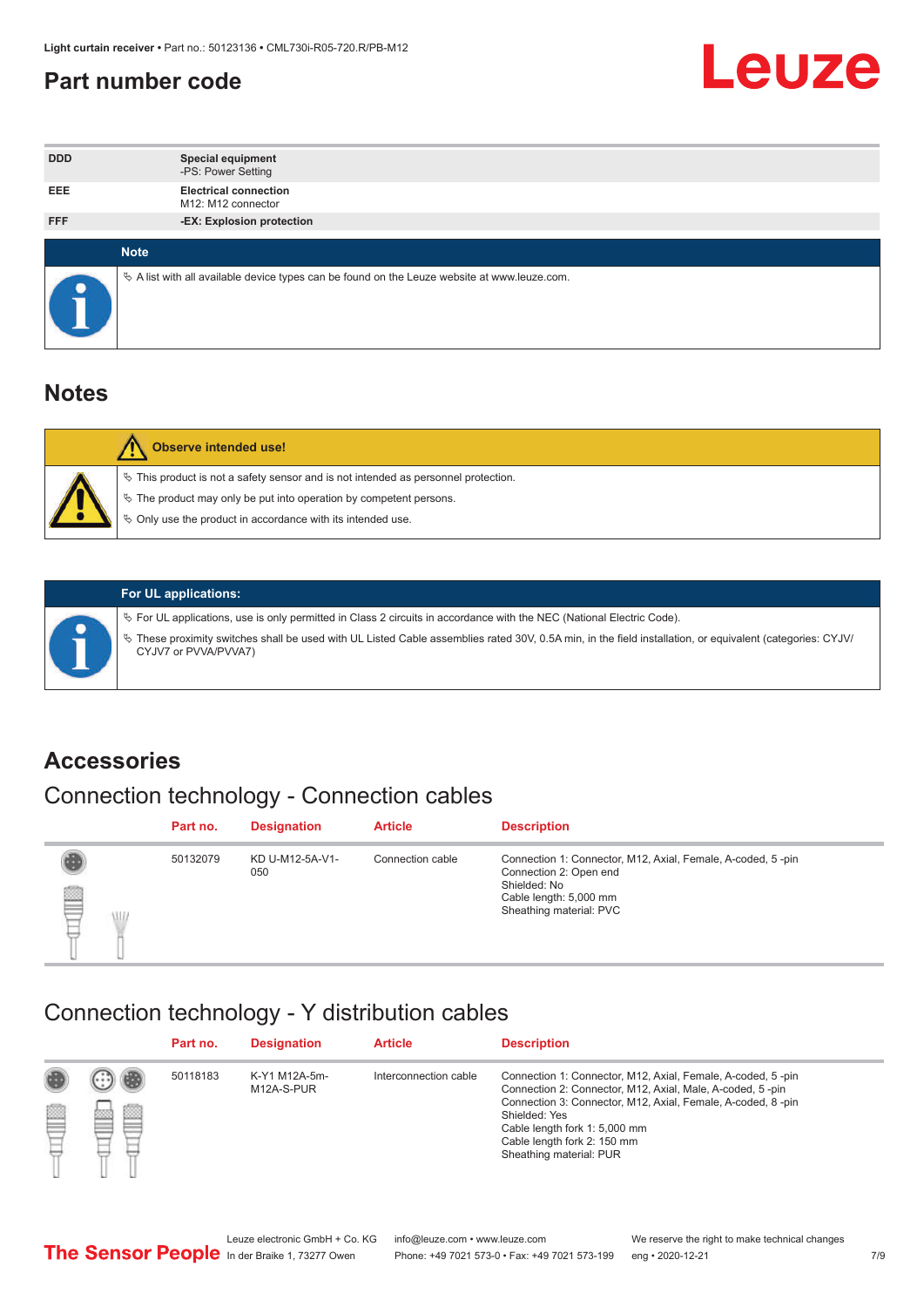#### **Accessories**

## **Leuze**

|   |        | Part no. | <b>Designation</b>           | <b>Article</b>        | <b>Description</b>                                                                                                                                                                                                                                                                             |
|---|--------|----------|------------------------------|-----------------------|------------------------------------------------------------------------------------------------------------------------------------------------------------------------------------------------------------------------------------------------------------------------------------------------|
| 您 | ×<br>一 | 50123265 | K-YPB M12A-5m-<br>M12A-S-PUR | Interconnection cable | Suitable for interface: PROFIBUS DP<br>Connection 1: Connector, M12, Axial, Male, B-coded, 5-pin<br>Connection 2: Cable with connector, M12, Axial, Female, B-coded, 5-pin<br>Connection 3: Cable with connector, M12, Axial, Male, B-coded, 5-pin<br>Shielded: Yes<br>Sheathing material: PUR |

### Mounting technology - Mounting brackets

|                                               | Part no. | <b>Designation</b> | <b>Article</b>      | <b>Description</b>                                                                                                                                                                                                        |
|-----------------------------------------------|----------|--------------------|---------------------|---------------------------------------------------------------------------------------------------------------------------------------------------------------------------------------------------------------------------|
| $\frac{1}{2}$ , $\frac{1}{2}$ , $\frac{1}{2}$ | 50142900 | BT 700M.5-2SET     | Mounting device set | Design of mounting device: Bracket mounting<br>Fastening, at system: Through-hole mounting, T slotted hole<br>Mounting bracket, at device: Screw type, Sliding block<br>Type of mounting device: Rigid<br>Material: Steel |

### Mounting technology - Swivel mounts

| Part no. | <b>Designation</b> | <b>Article</b>       | <b>Description</b>                                                                                                                                          |
|----------|--------------------|----------------------|-------------------------------------------------------------------------------------------------------------------------------------------------------------|
| 429046   | <b>BT-2R1</b>      | Mounting bracket set | Fastening, at system: Through-hole mounting<br>Mounting bracket, at device: Clampable<br>Type of mounting device: Turning, 360°<br>Material: Metal, Plastic |

### Configuration devices

| Part no. | <b>Designation</b>             | <b>Article</b>  | <b>Description</b>                                                       |
|----------|--------------------------------|-----------------|--------------------------------------------------------------------------|
| 50121098 | SET MD12-US2-IL1.1<br>$+$ Zub. | Diagnostics set | Interface: USB<br>Connections: 2 Piece(s)<br>Degree of protection: IP 20 |

#### Services

| Part no. | <b>Designation</b> | <b>Article</b>   | <b>Description</b>                                                                                                                                                                                                                                                                                                                                                                                                              |
|----------|--------------------|------------------|---------------------------------------------------------------------------------------------------------------------------------------------------------------------------------------------------------------------------------------------------------------------------------------------------------------------------------------------------------------------------------------------------------------------------------|
| S981001  | CS10-S-110         | Start-up support | Details: Performed at location of customer's choosing, duration: max. 10<br>hours.<br>Conditions: Devices and connection cables are already mounted, price not<br>including travel costs and, if applicable, accommodation expenses.<br>Restrictions: No mechanical (mounting) and electrical (wiring) work<br>performed, no changes (attachments, wiring, programming) to third-party<br>components in the nearby environment. |
| S981005  | CS10-T-110         | Product training | Details: Location and content to be agreed upon, duration: max. 10 hours.<br>Conditions: Price not including travel costs and, if applicable, accommodation<br>expenses.<br>Restrictions: Travel costs and accommodation expenses charged separately<br>and according to expenditure.                                                                                                                                           |